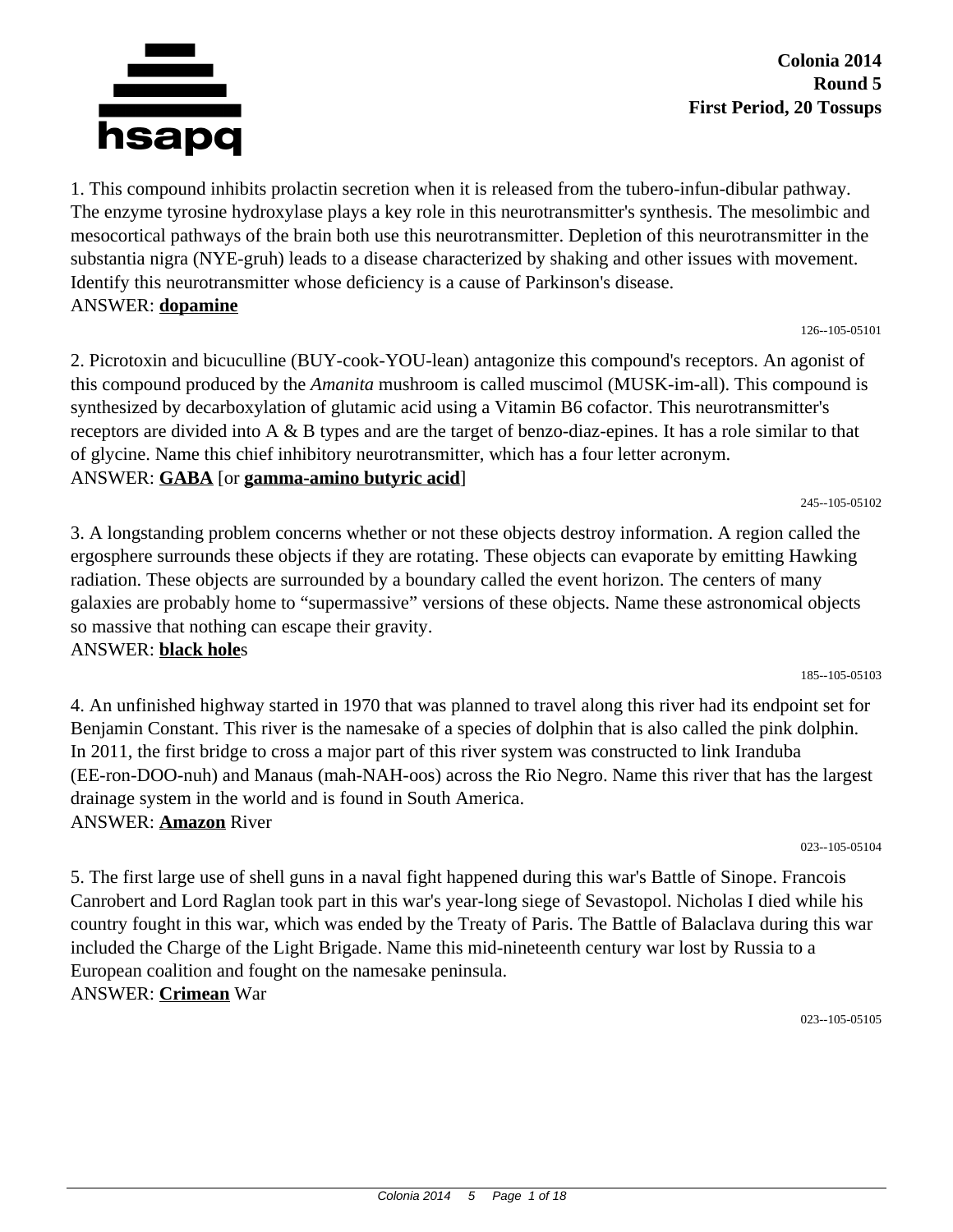6. The influence of this group increased when Peter Porter took over the House Committee on Foreign Affairs and Langdon Cheves became the chairman of the House Ways and Means Committee. John Randolph coined this term, which denoted a group of politicians from Southern and Western states. Some elements of this faction, led by Henry Clay, agitated for an invasion of Canada. Identify these Democratic-Republicans who convinced James Madison to enter a conflict with Britain in 1812. ANSWER: war **hawk**s

020--105-05106

7. This country lost a war that started after two years of joint rule over Schleswig-Holstein. This country that lost the Seven Weeks' War was ruled for nearly seventy years by Franz Joseph. A minister from this country organized a meeting attended by Castlereagh and Talleyrand. In 1867, this country became part of a dual monarchy with its eastern neighbor, Hungary. Name this European country served by Klemens von Metternich, who used its capital to host the Congress of Vienna. ANSWER: Republic of **Austria** [or Republik **Oesterreich**]

023--105-05107

8. Unusually, singlet oxygen and both hydrogen and hydroxyl radicals form during this type of reaction. Enthalpies of reaction are usually calculated by using substance-specific enthalpies of formation or enthalpies of this process. The Otto and Diesel cycles extract work from the enthalpy of this type of reaction. Carbon monoxide is generated in the incomplete form of this reaction, which occurs at low external oxygen concentrations. Name this exothermic reaction in which hydrocarbons produce water and carbon dioxide by burning.

ANSWER: **combustion** [or word forms; prompt on **burn**ing until it is read]

190--105-05108

9. One of this man's novels describes a group of counterrevolutionaries known as the Black Hundreds who work for the titular totalitarian government. That novel is supposedly based on a manuscript written by Avis Everhard and is *The Iron Heel*. This man also wrote a novel in which the main character was originally cared for by Judge Miller, develops a rivalry with Spitz, and supposedly visits the grave of John Thornton according to Yeehat legend. Name this author who wrote about Buck in *The Call of the Wild*. ANSWER: Jack **London**

030--105-05109

10. A location of this type included the House of Jaguars and the House of Bats. That location of this type was filled with obstacles such as a river of blood, a river of scorpions and a river of pus, and was the Mayan one, Xibalba (shih-BALL-buh). Aeneas uses the Golden Bough to visit his father Anchises (an-KAI-seez) in this location. One of these locations features the pits of Tartarus and the Elysian Fields. Name this type of mythological region exemplified by Hades.

ANSWER: **underworld**s [or **hell**s; or specific sites before they are read, such as **Xibalba** and **Hades**]

11. She wrote that man must "....get his bread with pain and sweat of face" as a "....penalty imposed on his backsliding race," in one of her "Contemplations." She wrote the line, "If ever two were one, then surely we," and also wrote, "Under thy roof no guest shall sit/Nor at thy table eat a bit." A poem in homage to her was written by John Berryman, and she wrote "To My Dear and Loving Husband" and "Upon the Burning of Our House." Name this writer, one of the first poets of the English American colonies and author of *The Tenth Muse Lately Sprung Up in America*.

ANSWER: Anne **Bradstreet** [or Anne **Dudley**]

<sup>186--105-05110</sup>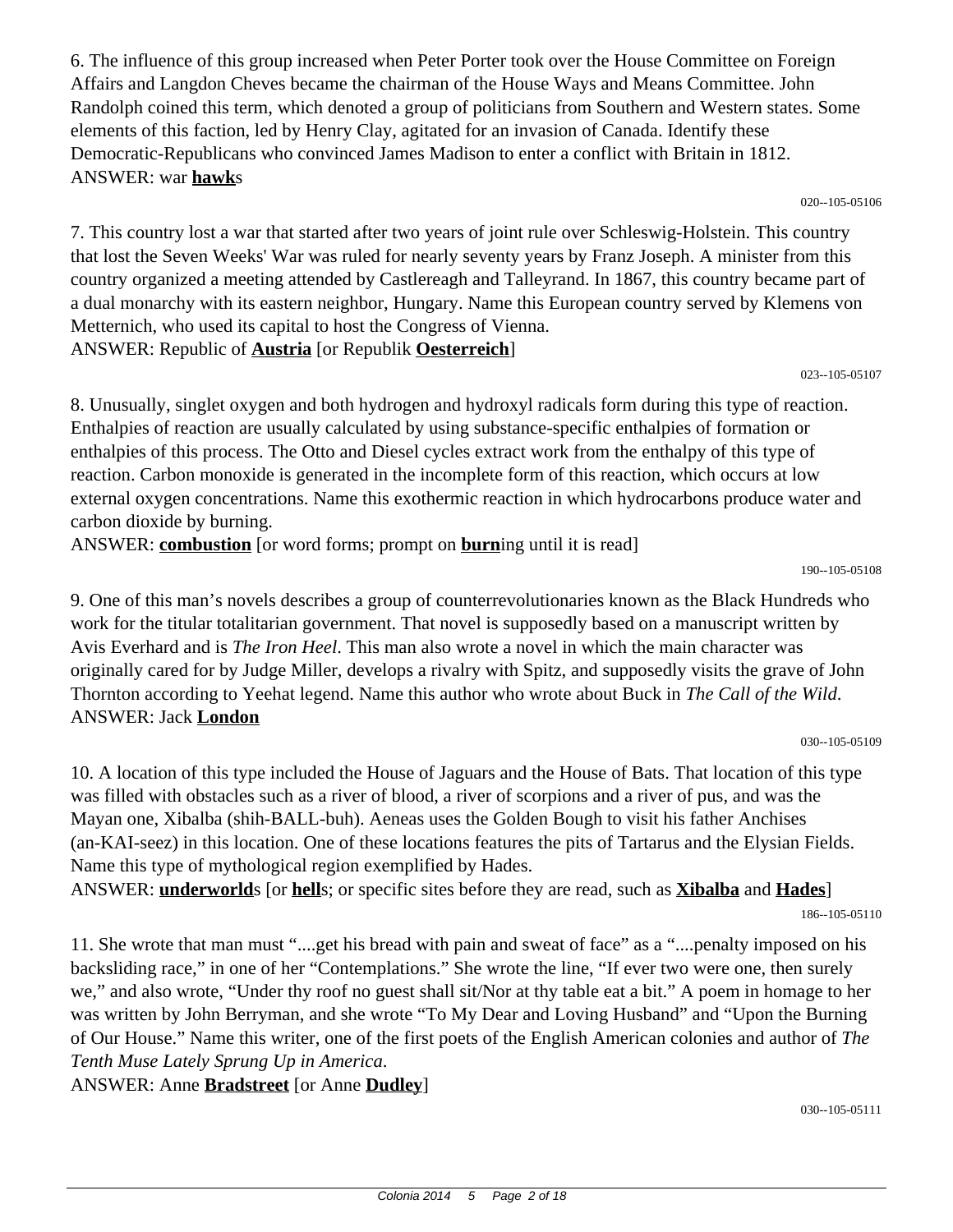12. On an NFPA label, the square of this color, located on the left, indicates health hazards. Light shining through a colloid produces this color in the Tyndall effect. Anhydrous cobalt chloride, used as a desiccant, is this color, as is solid hydrated copper nitrate. In basic solutions, bromothymol sulfone phthalein (THAY-lean) will turn this color. In a flame test, most alcohols will burn this color. In CPK modeling kits, nitrogen is represented with this color. Name this color into which litmus paper turns in sodium hydroxide or other basic solutions.

#### ANSWER: **blue**

13. This man was the closest collaborator with the librettist Lorenzo Da Ponte. In one of his operas, a maid is serenaded with a mandolin by a window and the title character commands his servant to gather girls for a party in the "Champagne Aria." The maid Susanna assists the title character in rekindling Count Almaviva's love for Rosina in another opera by this man, the sequel to *The Barber of Seville.* Name this composer of the operas *Don Giovanni* and *The Marriage of Figaro.*

ANSWER: Wolfgang Amadeus **Mozart** [or Johannes Chrysostomus Wolfgangus Theophilus **Mozart**] 020--105-05113

14. This man turned down an opportunity to be the first president of Texas A&M University. During the Battle of Monterrey, he led a successful charge on the La Teneria fort. This Secretary of War in Franklin Pierce's cabinet was captured while Given Campbell attempted to help him escape. His vice-president gave the "Cornerstone" speech and was Alexander Stephens. This man ordered Pierre Beauregard to attack Fort Sumter and gave Robert E. Lee command of the Army of Northern Virginia. Name this only president of the Confederate States of America.

ANSWER: Jefferson Finis **Davis**

186--105-05114

15. Shortly before this battle began, John Keane decided to stay at Lacoste's Plantation rather than advance further. During this battle, the 44th East Essex Regiment forgot the fascines (fah-SEENZ) and ladders needed to cross the canal and scale the earthworks. At this battle, Walter Overton led the defense of Fort St. Philip, and Edward Pakenham died. Pirate Jean Lafitte aided the winning side at this battle. Name this battle, fought two weeks after the Treaty of Ghent was signed, where Andrew Jackson defeated the British in the War of 1812.

# ANSWER: Battle of **New Orleans**

186--105-05115

16. This country's six classical schools of philosophy include those devoted to enumeration, atomism, and logic. Kautilya authored a Machiavellian tract on government for a ruler from this modern-day country. In *The World as Will and Representation,* Schopenhauer borrowed ancient ascetic philosophy from this country. Satyagraha originated from this country. Name this country where the Vedas are an ancient work of Hindu philosophy.

# ANSWER: **India**

17. The main character of this novel speaks to the private investigator Britten and tries to frame Jan Erlone for a crime. Bessie Mears hides for a time with the protagonist before he kills her and throws her body down an air shaft. The Communist Boris Max represents the protagonist of this novel in trial, which sentences that character to death for the murder of Mary Dalton, a young white woman. Name this novel written about Bigger Thomas by Richard Wright. ANSWER: *Native Son*

023--105-05117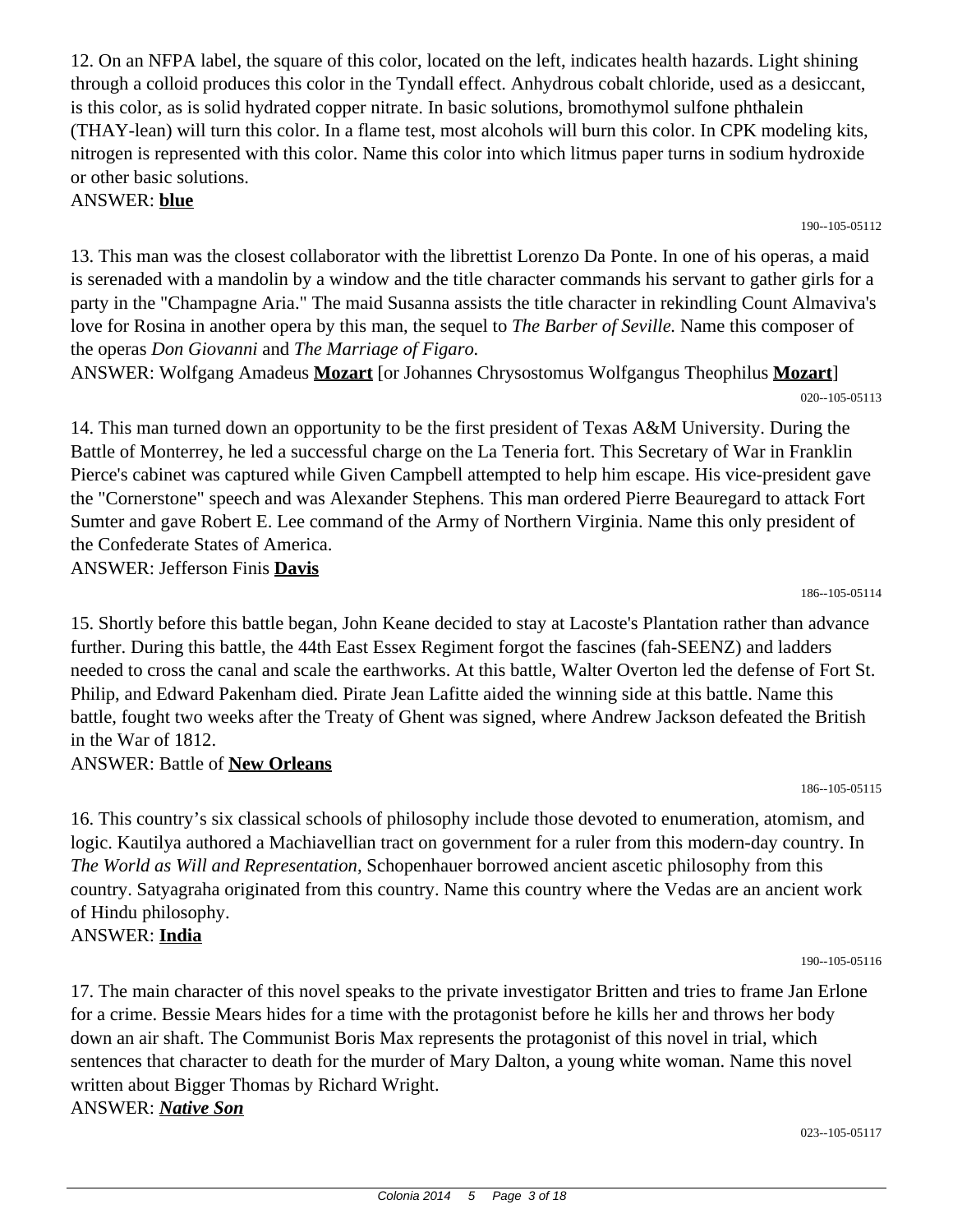18. The reaction of these things to stressful forces is called tenacity. Adding a drop of hydrochloric acid and seeing whether these things fizz can be used to test whether they contain carbonate. The color these things display in a powdered form is called streak. Their crystal lattice determines their properties of parting, fracture, and cleavage. The vast majority of Earth's crust is made up of the silicate type of these things. Name these constituents of rocks.

ANSWER: **mineral**s [prompt on **crystal**s until "crystal lattice" is read]

066--105-05118

19. This author created a character who causes Squeak to feel jealous when he dances with Sofia. In addition to Harpo, this author wrote about a character who befriends the mistress of her husband, Shug Avery. Shug teaches that character created by this author to stand up to her abusive husband, Albert. A novel written by this author includes letters that were written by Nettie to her sister Celie. Name this American author who wrote *The Color Purple*. ANSWER: Alice Malsenior **Walker**

023--105-05119

20. During John Adams's lame duck period, this man served as Secretary of State after Timothy Pickering was fired. This man, Elbridge Gerry, and Charles Pinckney made up the delegation to France during the XYZ Affair. He wrote, "The power to tax involves the power to destroy" in his highest office, in which he followed Oliver Ellsworth. In that role, he also opined that the Judiciary Act of 1789 was unconstitutional, laying the groundwork for judicial review. Name this Supreme Court Chief Justice who presided over *Marbury v. Madison.* ANSWER: John **Marshall**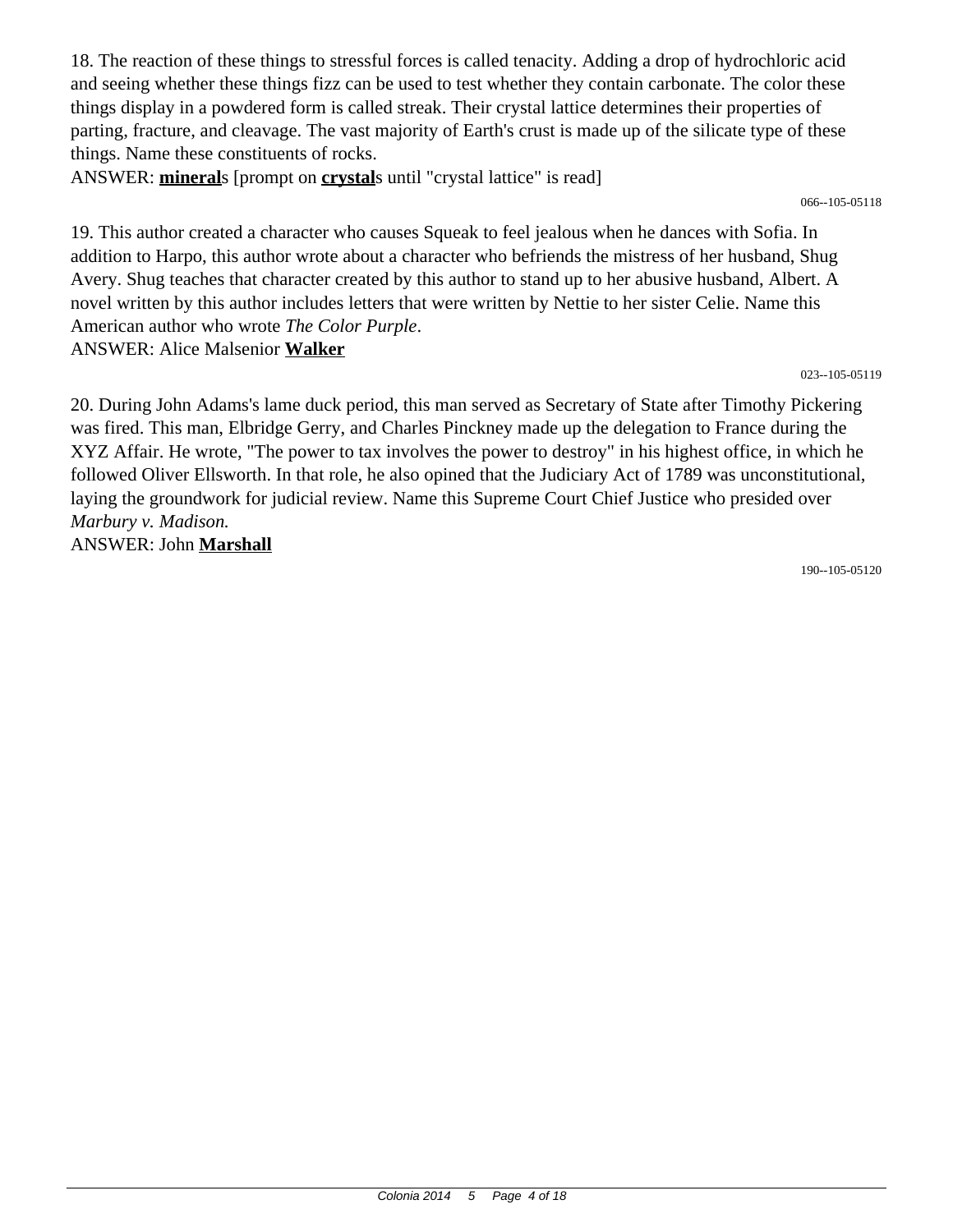

1. This man became next in line to his country's throne a few years after the suicide of his cousin Rudolf in Mayerling. He had to promise not to pass succession on to his children in order to marry Sophie Chotek. This man was the persumptive heir to Franz Joseph until he was killed on the Latin Bridge in Sarajevo, precipitating the July Crisis. Name this Austrian archduke whose assassination by Gavrilo Princip sparked World War I.

## ANSWER: Archduke **Franz Ferdinand**

2. Thales's (THAY-leez's) theorem describes this shape inscribed in a circle, with one side as a diameter to the circle. According to the exterior angle theorem, any exterior angle of this shape is greater than any remote interior angle. Two of these shapes may not be congruent in the ambiguous case, but they are congruent if they have side-angle-side or angle-side-angle equivalence. They can have at most one obtuse angle, since their internal angles sum to 180 degrees. Name this polygon with three sides. ANSWER: **triangle**

3. One of his novels begins with a plane exploding over the English channel, though Gibreel Farishta and Saladin Chamcha are miraculously saved. This novelist wrote about the long-nosed Saleem Sinai, who was born at the moment of India's independence from Britain, in his novel *Midnight's Children.* Name this Indian-British novelist whose book *The Satanic Verses* resulted in Ayatollah Khomeini calling for his death.

#### ANSWER: Salman **Rushdie**

4. During a trial in this novel, Thomas Perez testifies that he cannot remember whether or not a character cried at a funeral, though he did definitely drink coffee and smoke. This novel's title character is initially disappointed that his incarceration prevents him from visiting Marie Cardona or his friend Raymond Sintes. The protagonist of this novel is executed after remorselessly shooting an Arab. Identify this novel about the foreigner Meursault, written by Albert Camus.

ANSWER: The **Stranger** [or L'**etranger**]

233--105-05124

121--105-05121

132--105-05122

014--105-05123

5. During his Eastern Journey, this man survived an assassination attempt in the Otsu Incident. This man secretly supported a wave of pogroms in his country, and in his diary this man declared the "Bloody Sunday" massacre to be a "Bad Day!" This monarch refused to accept defeat in a 1905 war with Japan until his Baltic fleet was annihilated after going around the world. Name this final czar of the Romanov dynasty who was executed with his family in 1917.

ANSWER: **Nicholas II** Romanov [prompt on **Nicholas**]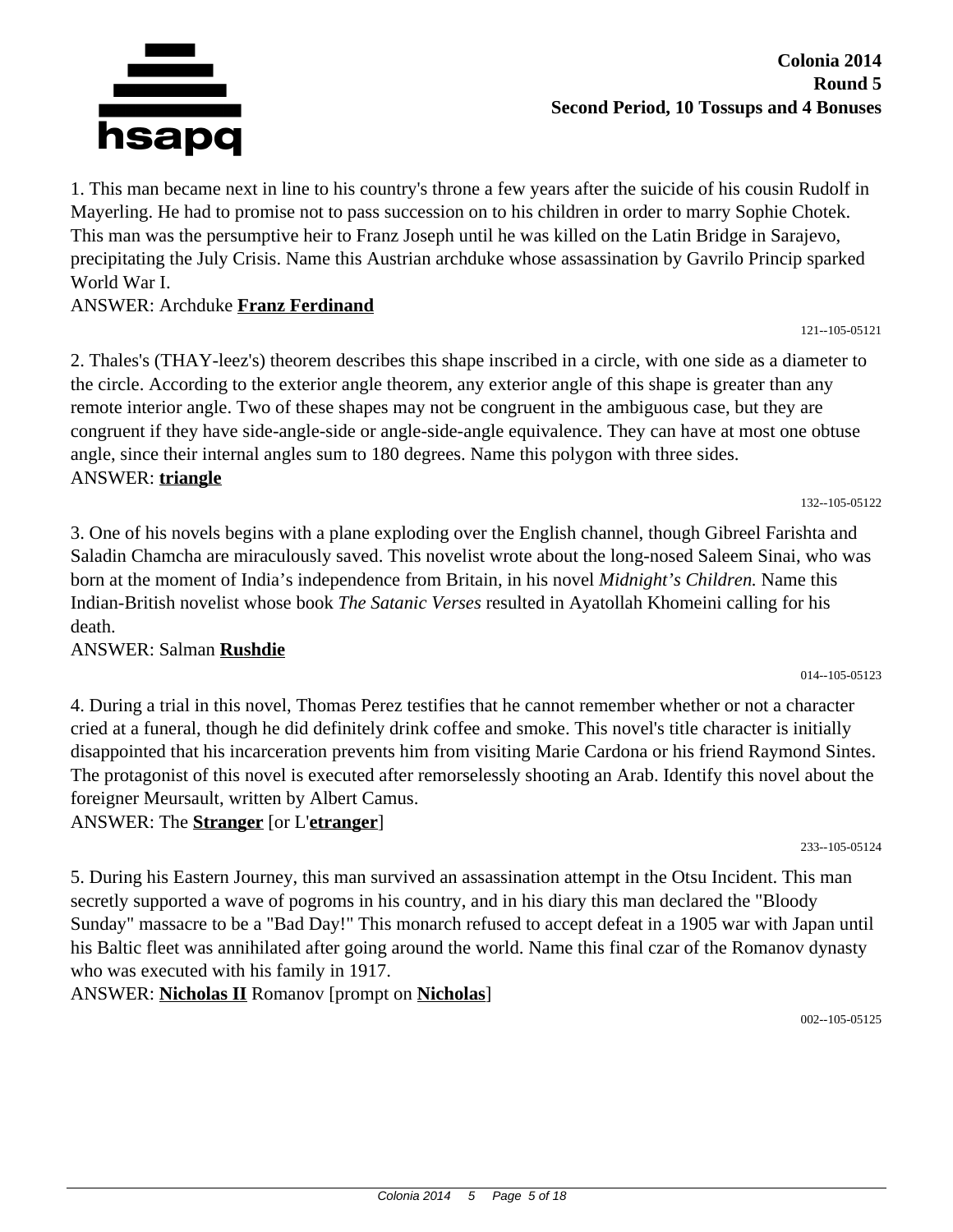6. Hiram Bingham discovered a city of this empire which is believed to have been built for Emperor Pachacuti (PACH-uh-koo-tee). This empire used knotted ropes called quipu (KEE-poo) for record-keeping. A conflict in this empire pitted Huascar (HWASS-car) against a man who was captured at Cajamarca (ca-ha-MAR-ka) and ransomed for a roomful of gold, Atahualpa (aht-uh-WALL-puh). Name this empire which contained Machu Picchu, and was located in modern-day Peru. ANSWER: **Inca**n Empire

122--105-05126

7. Some types of these biological objects have elaiosomes (EH-lie-oh-zomes), which allow them to undergo myrmecochory (MYRRH-meh-cok-oar-ee) through ants. The radicle is the first part to emerge from this object, which contain a triploid tissue called endosperm. The outer wall of these objects is sometimes called a testa, while cotyledons forms within them. Birds, insects, and wind help disperse these items, which are an embryo surrounded by nutrients and a coat. Name this result of fertilization in flowering plants, which can be sown to grow a new plant. ANSWER: **seed**s

140--105-05127

030--105-05128

8. Secondary battles to the south of this battle included Ligny and Quartre-Bras. Marshall Ney led the final assault in this battle, and the late arrival of Prussian forces under Gebhard von Blucher contributed to the Duke of Wellington's victory in this battle. Name this 1815 battle in Belgium that saw the final military defeat of Napoleon Bonaparte.

ANSWER: Battle of **Waterloo**

9. Kenneth Spence worked within this theory, and wrote on "discrimination learning" in its framework. Edward Tolman developed a "purposive" form of this school of thought, which was extensively applied to learning by Clark Hull. A psychologist from this school conditioned "Little Albert" to fear white rats, and another member of this school used operant conditioning to train pigeons to play table tennis. Name this school to which John Watson and B.F. Skinner belonged, which denies the role of free will in its namesake phenomenon.

ANSWER: **behaviorism** [or **behaviorist** psychology, etc.]

10. The models from this painting were costumed by the painter like "tintypes from [his] old family album." The background of this painting includes the Dibble House, and the foreground shows people based on Byron McKeeby, the artist's dentist, and the artist's sister Nan. This painting's setting is Eldon, Iowa, where a father and daughter live together on a farm. Name this painting by Grant Wood in which a dour-looking man holds onto a three-pronged pitchfork.

ANSWER: *American Gothic*

023--105-05130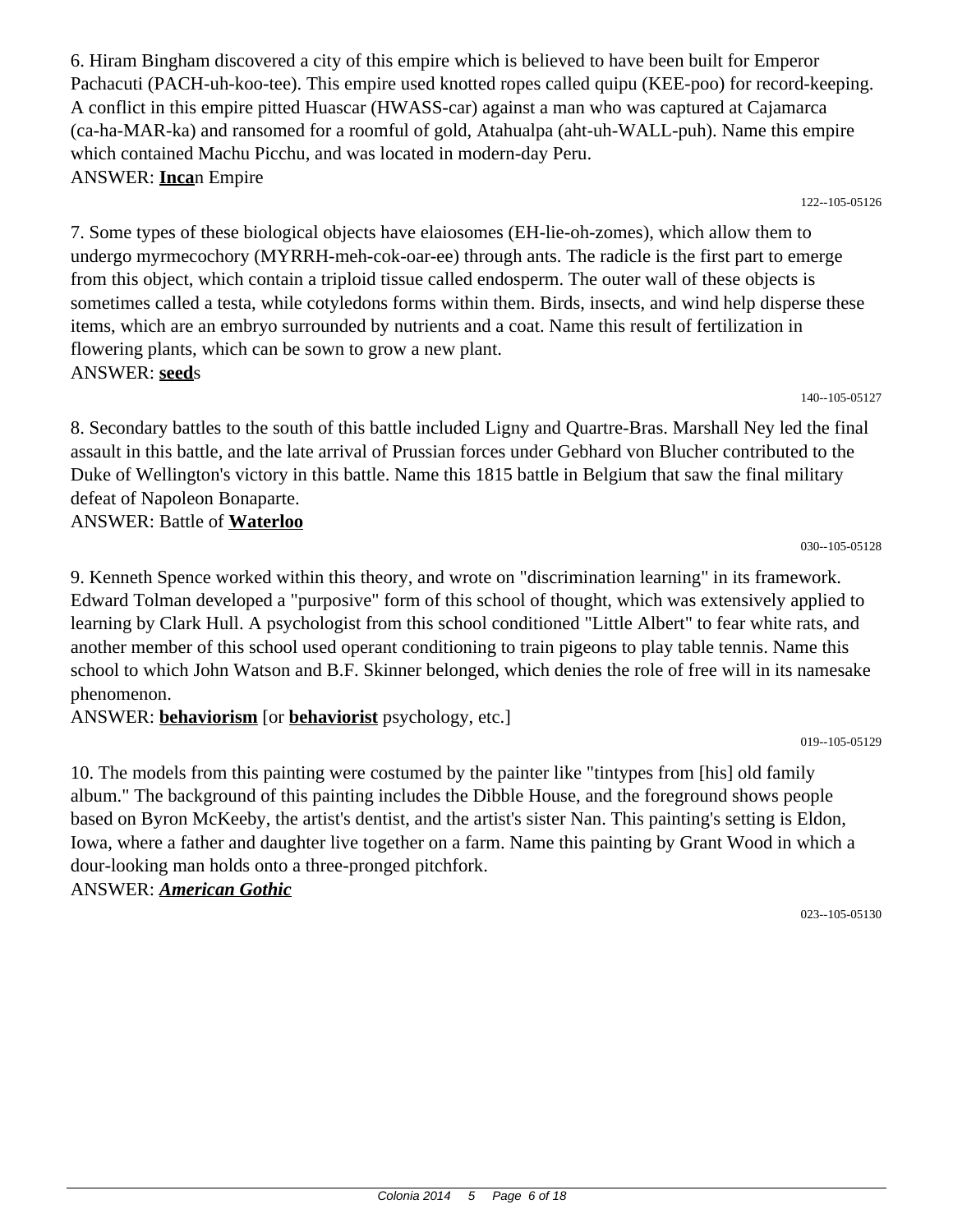1. Name these Renaissance paintings.

[5] Name the Titian painting depicting a nude goddess lounging on a bed.

# ANSWER: *Venus of Urbino*

[10] A handmaid tosses a garment to clothe a newly-emerged goddess standing on a shell in what 1486 painting?

# ANSWER: *The Birth of Venus* [or *Nascita di Venere*]

[15] A number of pink statues receive rivulets from a giant fountain in the background of this painting, whose right depicts a hellscape, and whose left shows Adam being introduced to Eve in the title Biblical location.

# ANSWER: *Garden of Earthly Delights*

[20] What Paolo Veronese painting depicts Suleiman the Magnificent and Francis I of France eating at the title dinner?

# ANSWER: the *Wedding Feast at Cana* [or *Marriage at Cana*; or *Wedding at Cana*]

135--105-05101

2. Name these American politicians.

[5] What Attorney General had namesake raids in the 1920's directed against Communists?

# ANSWER: Alexander Mitchell **Palmer**

[10] What first female Attorney General was criticized for her handling of the Waco siege standoff?

## ANSWER: Janet **Reno**

[15] Henry Clay agreed to serve as the Secretary of State for this President, in return for swinging the election of 1824.

ANSWER: John **Q**uincy **Adams** [prompt on **Adams**; do not accept "John Adams"]

[20] This Oregon senator was one of two who opposed the Gulf of Tonkin Resolution.

## ANSWER: Wayne **Morse**

023--105-05102

3. Answer the following about fluid mechanics.

[5] What equation, a restatement of the principle of conservation of energy, notes that the pressure head, velocity head, and elevation head must sum to a constant?

# ANSWER: **Bernoulli**'s equation [or **Bernoulli**'s principle]

[10] Bernoulli's equation can be used to determine the magnitude of what force, caused because air flows more rapidly over the top of an airfoil than beneath it?

#### ANSWER: **lift**

[15] Multiplying this quantity by gravitational acceleration and volume gives the buoyant force on an object in a liquid.

# ANSWER: **density**

[20] What paradox in fluid mechanics states that an object moving with constant velocity relative to a fluid experiences zero drag?

#### ANSWER: **D'Alembert's** Paradox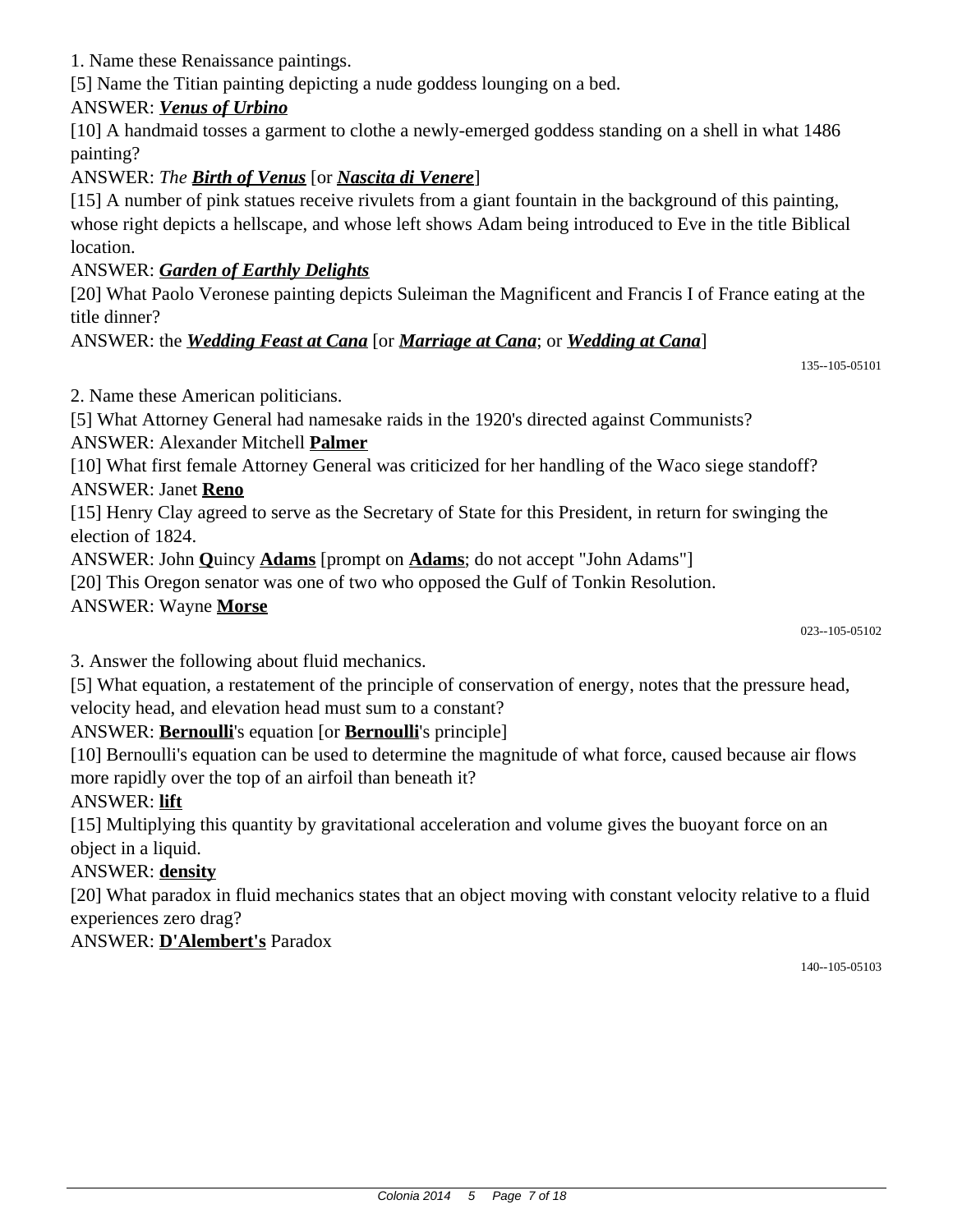4. Answer the following about political speeches.

[5] What book did Ted Cruz read to his children during his non-filibuster prior to the government shutdown?

# ANSWER: *Green Eggs and Ham*

[10] What justice denounced the decision against the Defense of Marriage Act as "real cheek" in his dissent to *U.S. v. Windsor*?

# ANSWER: Antonin **Scalia**

[15] Cathy McMorris Rodgers responded to this speech, which begins by claiming that America, not China, is now "the world's number one place to invest."

ANSWER: the 2014 **State of the Union** Address

[20] In 2009, Barack Obama gave the "A New Beginning" speech in this Middle Eastern city.

ANSWER: **Cairo**, Egypt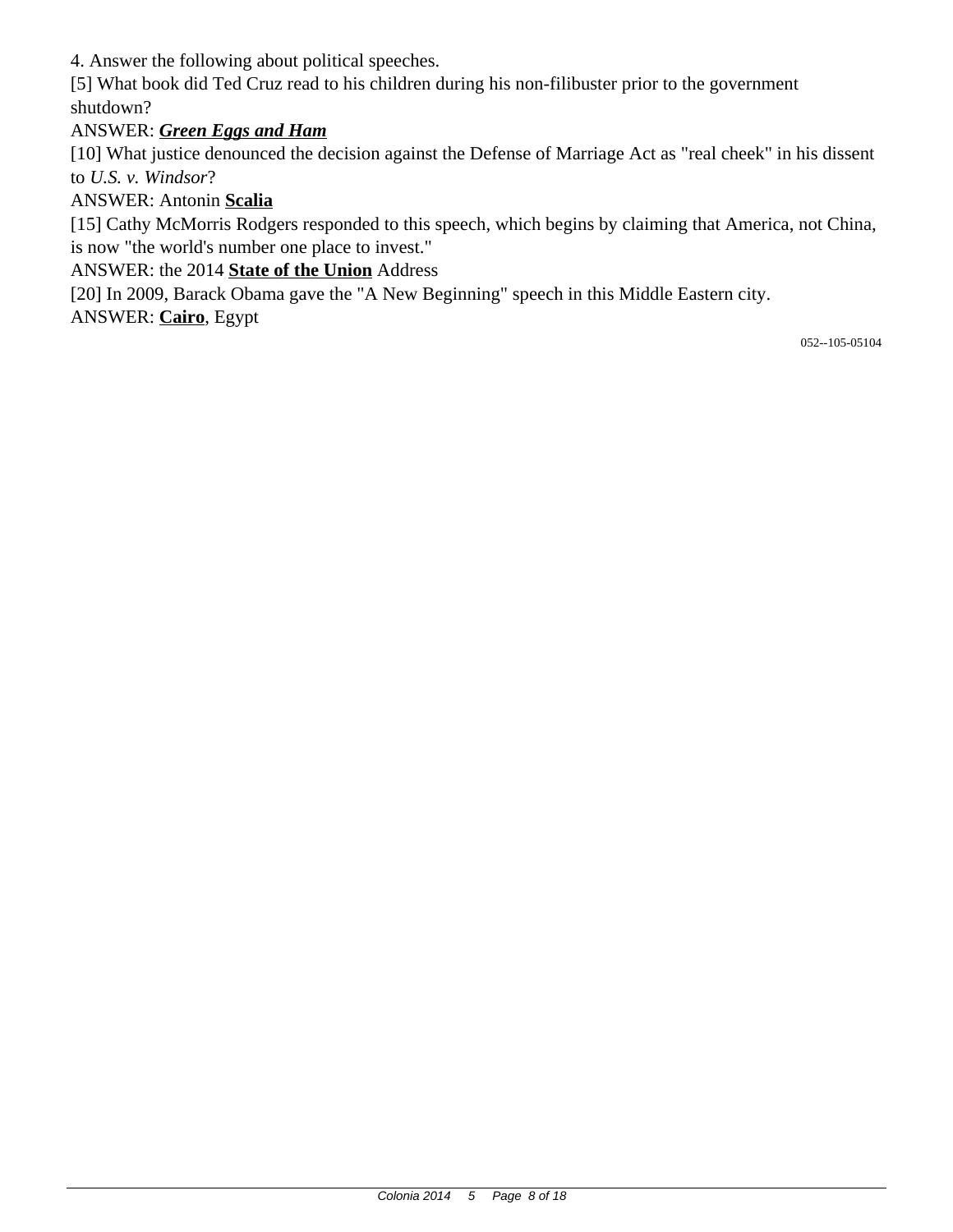

**Colonia 2014 Round 5**

**The Letter A The Letter G The Letter E**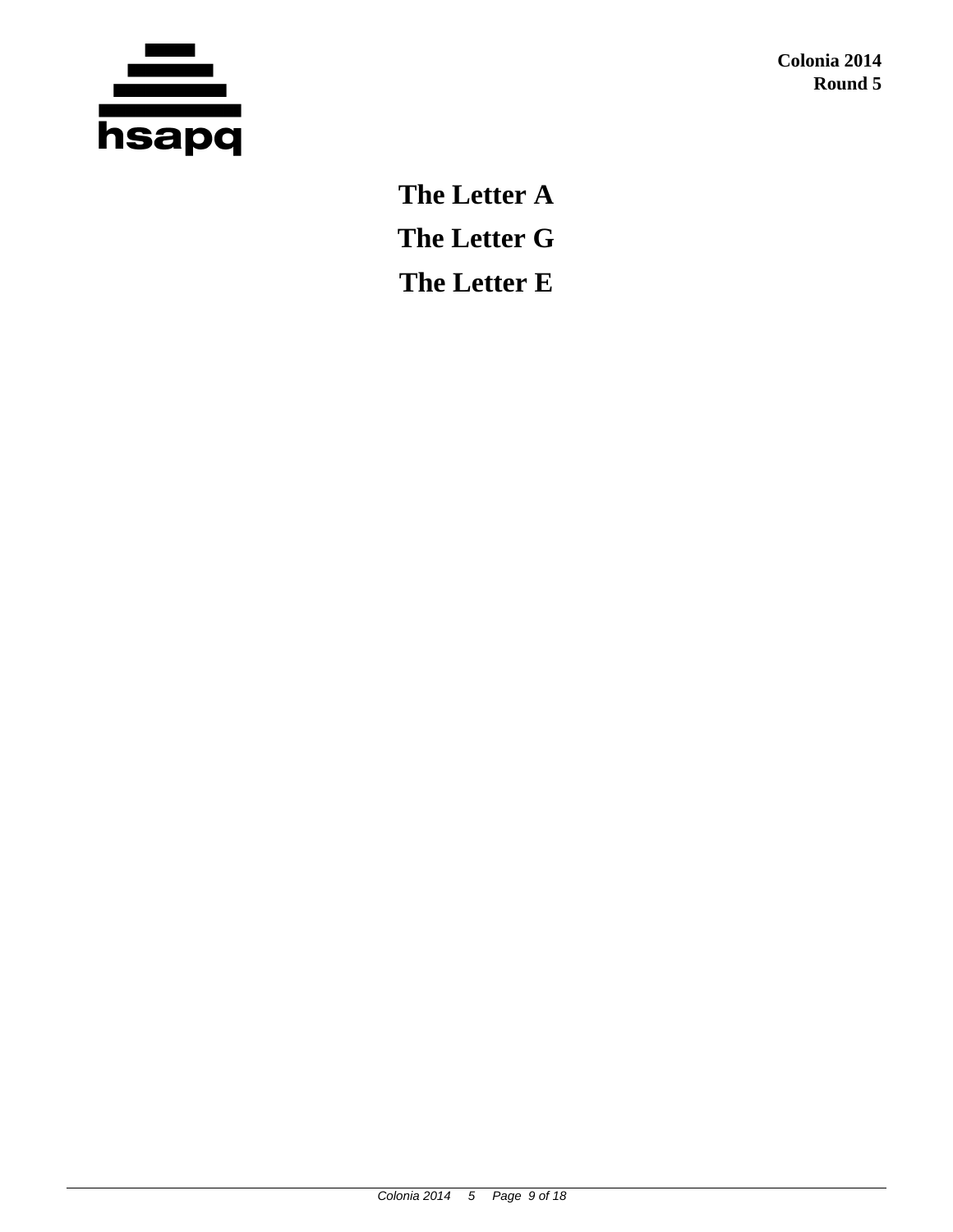## The Letter A

[10] Scorpions are members of what phylum of invertebrates with exoskeletons?

#### ANSWER: **arthropod**s

[10] Hot Springs National Park is in what state?

#### ANSWER: **Arkansas**

[10] What electronic music star born Tim Bergling had hits with "Levels" and "Wake Me Up!"?

#### ANSWER: **Avicii**

[10] What Mauryan Emperor converted to Buddhism after conquering Kalinga?

## ANSWER: **Ashoka**

[10] What pattern formed from diamonds derived originally from Scottish kilts and is now frequently used on socks?

### ANSWER: **argyle**

[10] What Greek goddess was known as Minerva to the Romans?

## ANSWER: **Athena**

[10] What animal is the mascot of UC Irvine and has similar characteristics to the aardvark?

## ANSWER: **anteater**s

[10] What word refers to recognized configurations of stars which are not official constellations?

#### ANSWER: **asterism**s

[10] What member of the genus Bacillus was used as a bioweapon sent in letters in a series of 2001 attacks?

## ANSWER: **anthrax**

[10] What capital of Kazakhstan is the site of the Bayterek tower?

ANSWER: **Astana**

014--105-0510-3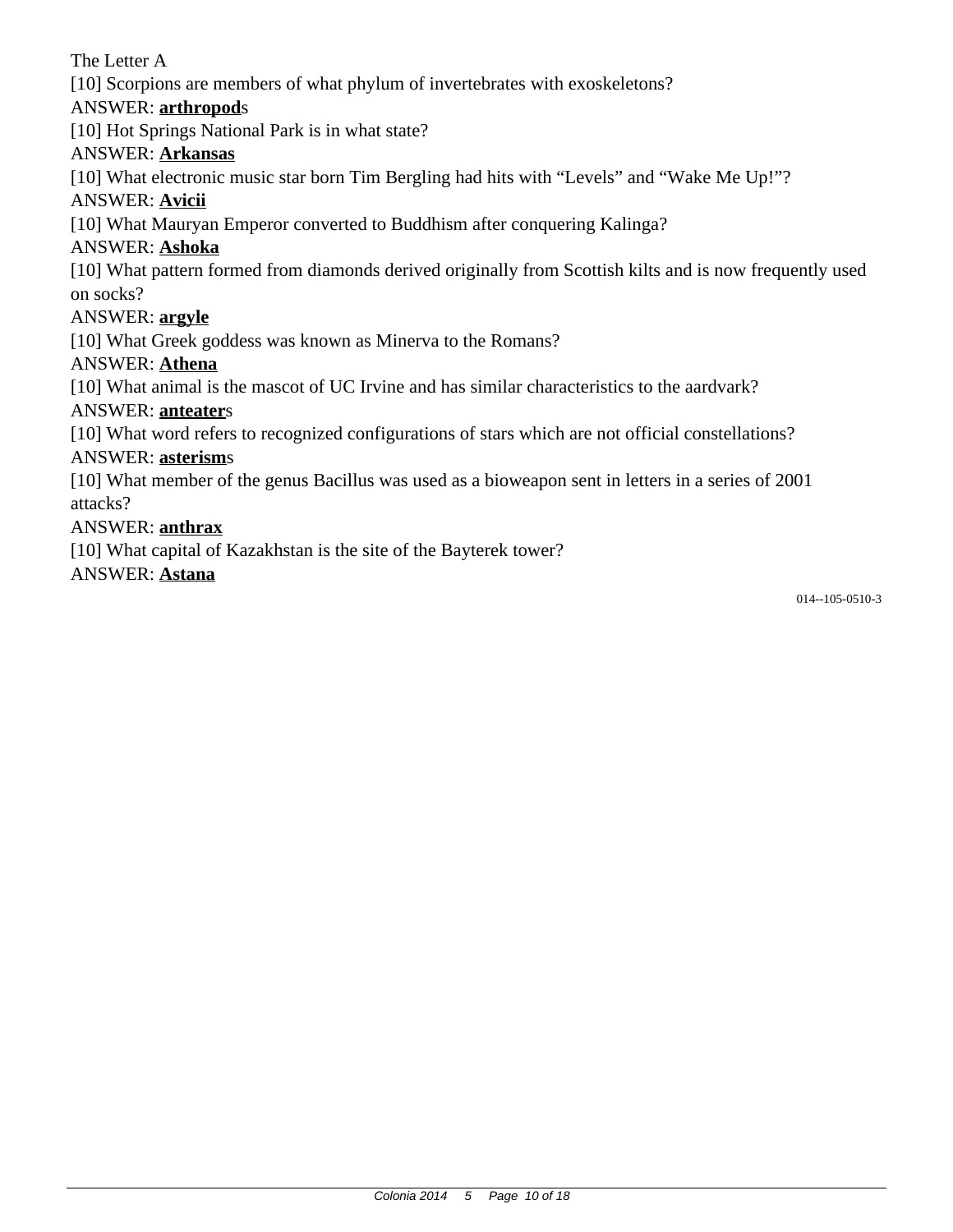The Letter G [10] What African country has its capital at Accra? ANSWER: **Ghana** [10] What company purchased Motorola and created the Nexus series of phones? ANSWER: **Google** [10] What Sumerian hero kills the Bull of Heaven in his namesake epic? ANSWER: **Gilgamesh** [10] What Soviet leader introduced the policies of "glasnost" and "perestroika"? ANSWER: Mikhail **Gorbachev** [10] What last name was shared by the German linguists Jacob and Wilhelm who collected folktales? ANSWER: **Grimm** [10] Peter Cooper and Benjamin Butler ran under the banner of what political party that advocated paper money? ANSWER: **Greenback** Party [10] Hydrochloric acid is the main component of what acid secreted into the stomach? ANSWER: **gastric** acid [10] What name is given to the taxonomic rank below family but above species? ANSWER: **genus** [10] In *The Lord of the Rings,* what is the name of Gimli's father? ANSWER: **Gloin** [10] What name is given to the mythological creature with the head of an eagle and the body of a lion? ANSWER: **griffin**

015--105-0510-3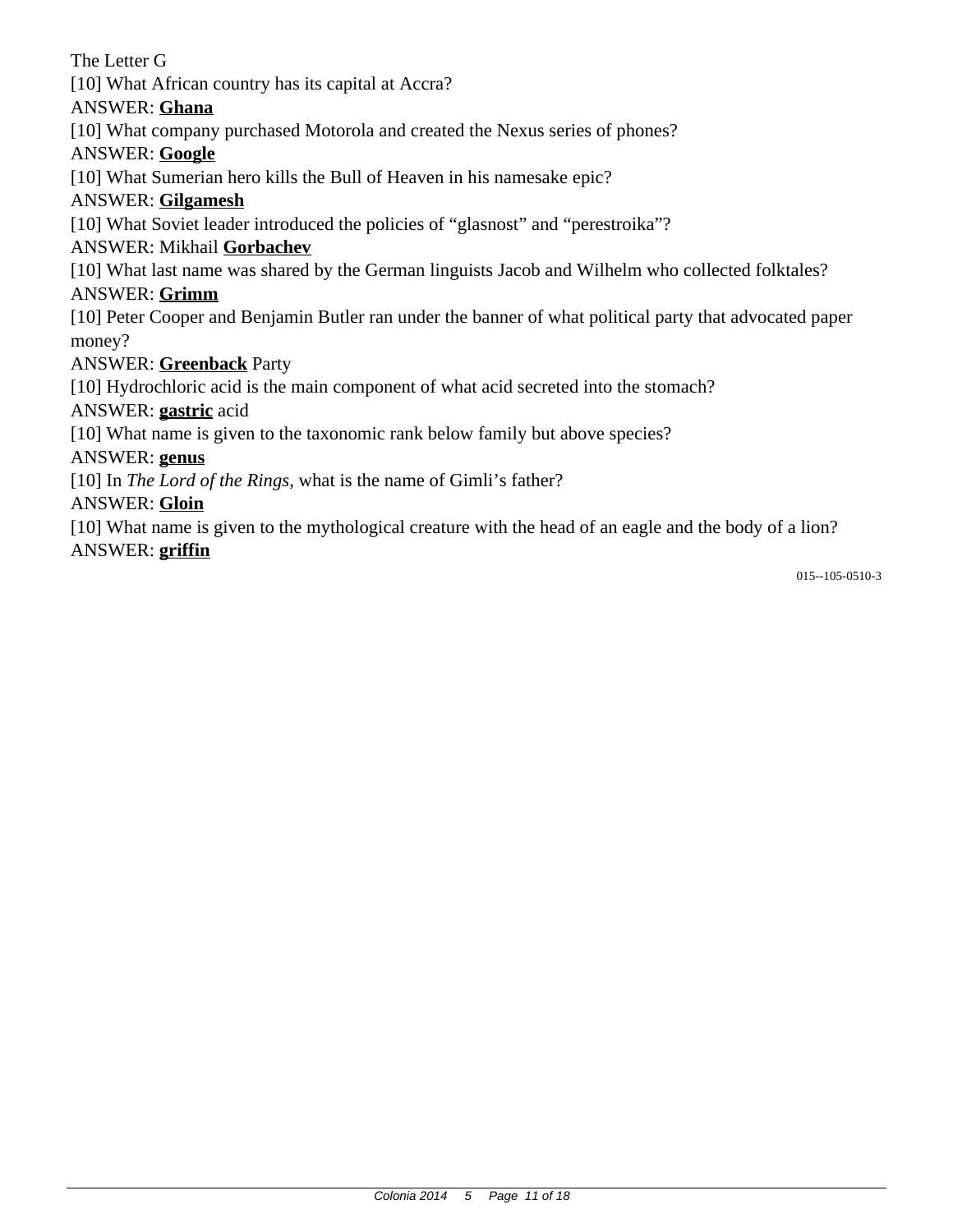The Letter E

[10] What CBS TV show stars Jonny Lee Miller as Sherlock Holmes?

# ANSWER: *Elementary*

[10] What name did Ovid give to the nymph who wasted away when Narcissus fell in love with his own reflection?

## ANSWER: **Echo**

[10] What Dutch artist was known for drawings of impossible constructions such as endlessly looping stairs?

## ANSWER: M. C. **Escher**

[10] What American breakfast dish consists of English muffins topped with ham, poached eggs, and hollandaise sauce?

### ANSWER: **Eggs Benedict**

[10] What adjective is used to describe projects designed to prevent workplace fatigue or injury?

#### ANSWER: **ergonomic**

[10] What character created by Orson Scott Card is the protagonist of *Speaker for the Dead*?

#### ANSWER: **Ender**

[10] What Spanish river flows through Zaragoza in northern Spain before flowing into the Mediterranean Sea?

#### ANSWER: **Ebro** River

[10] Elisha Otis revolutionized what product by creating a safety feature for it?

#### ANSWER: **elevator**

[10] What African country with a Red Sea coastline became independent from Ethiopia in the 1990s? ANSWER: **Eritrea**

[10] What friend of Henry David Thoreau wrote the essays "Nature" and "Self-Reliance?"

#### ANSWER: Ralph Waldo **Emerson**

015--105-0510-3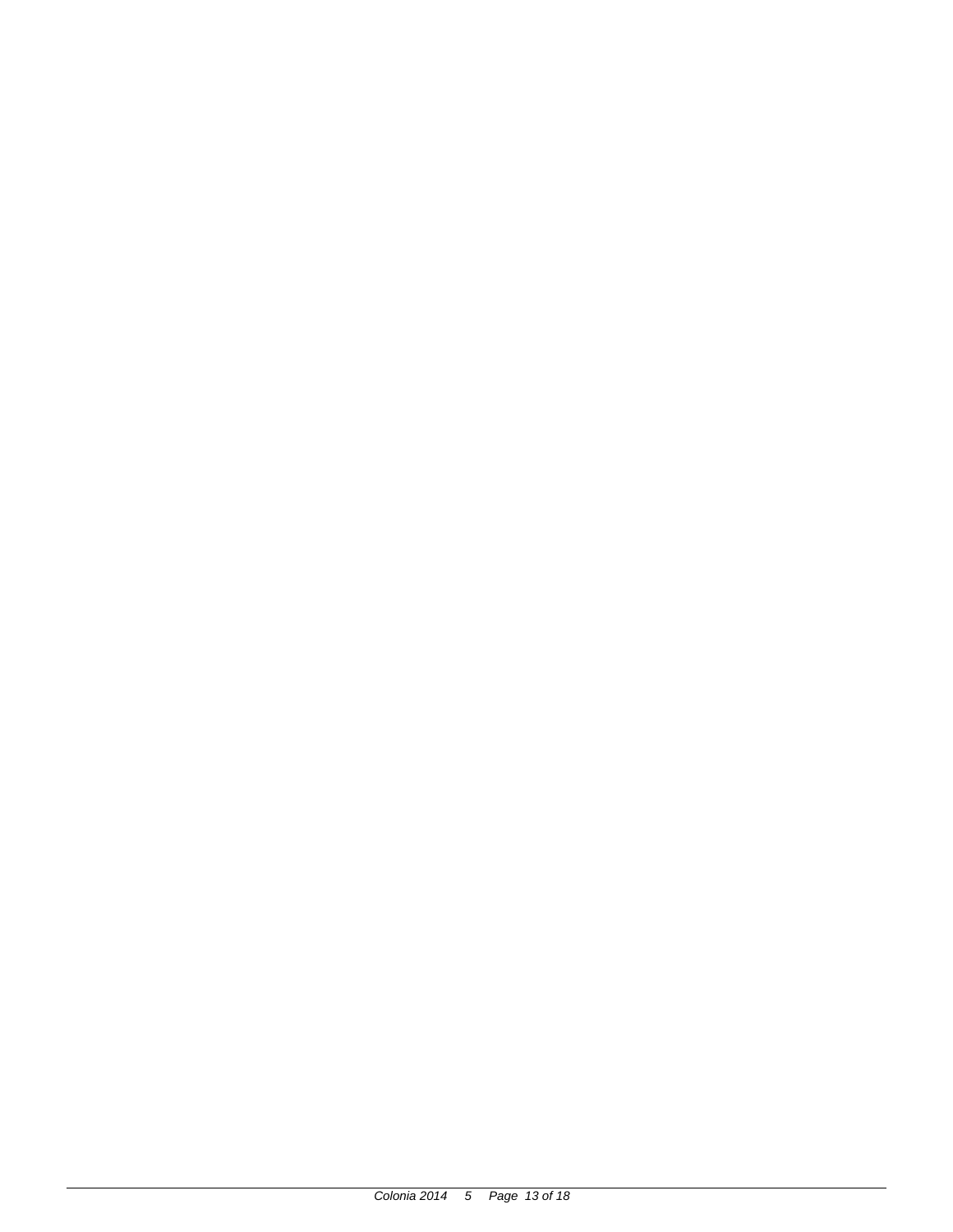

**Colonia 2014 Round 5 20 20-Point Tossups**

1. One episode of this novel sees the attempted rape of the schoolteacher Fern Mullins by Cyrus Bogart, leading to charges of immorality towards Fern. The protagonist of this novel realizes that she is not in love with Guy Pollock when he states that he and she both want, "....to go back to an age of tranquility and charming manners." In this work, Carol Kennicott's attempt to stage Shaw's *Androcles and the Lion* is vetoed in a small Minnesota town. For 20 points, name this novel centering on the titular thoroughfare in the town of Gopher Prairie, a work of Sinclair Lewis. ANSWER: *Main Street*

030--105-05101

2. In one play, this character interprets a thunderstorm as a sign of his impending death, prompting him to give his burial site as a gift to Athens. He spends most of that play in a grove sacred to the Furies near Colonus. In an earlier play, he learns that he was adopted by Merope and Polybus, wins a fight at a crossroad by killing Laius, marries Jocasta, and solves the riddle of the Sphinx. For 20 points, name this title character of two of Sophocles's Theban plays.

ANSWER: **Oedipus** [or *Oedipus Rex*; or *Oedipus at Colonus*]

029--105-05102

3. This man headed a federal commission on water quality and twice defeated Socialist Labor candidate Eric Hass. He rose to his executive position by defeating millionaire W. Averell Harriman. This man passed a series of namesake tough drug laws and once raised his middle finger at a reporter on the campaign trail. He controversially married a divorcee named "Happy" and stated "that's life" after thirty-nine people died in the Attica prison riots. For 20 points, name this governor of New York and Vice President under Gerald Ford.

#### ANSWER: Nelson **Rockefeller**

4. In a "differential" setup named for these objects, two of them exert opposite and unequal torques on a third. The acceleration in another system with one of these objects at its apex is proportional to the difference of two masses divided by their sum. Their mechanical advantage increases as more of them are used at once. An idealized Atwood machine contains two weights, a string, and a massless one of these objects, which are used in a block and tackle to lift objects. For 20 points, name this simple machine. ANSWER: **pulley**

132--105-05104

048--105-05103

5. This event inspired Leo Ryan to spend a week as a substitute teacher. Former CIA director John McCone chaired a namesake commission after this event. This event, which occurred after the passage of Proposition 14, was instigated by Lee Minikus pulling over a car containing Donald and Marquette Frye. Police Chief William Parker compared its participants to "monkeys in the zoo" and called in the National Guard. The city where this event took place was later hit by the similar Rodney King Riots. For 20 points, name this 1965 riot in Los Angeles.

ANSWER: **Watts** riot [do not accept or prompt on "Los Angeles riots"]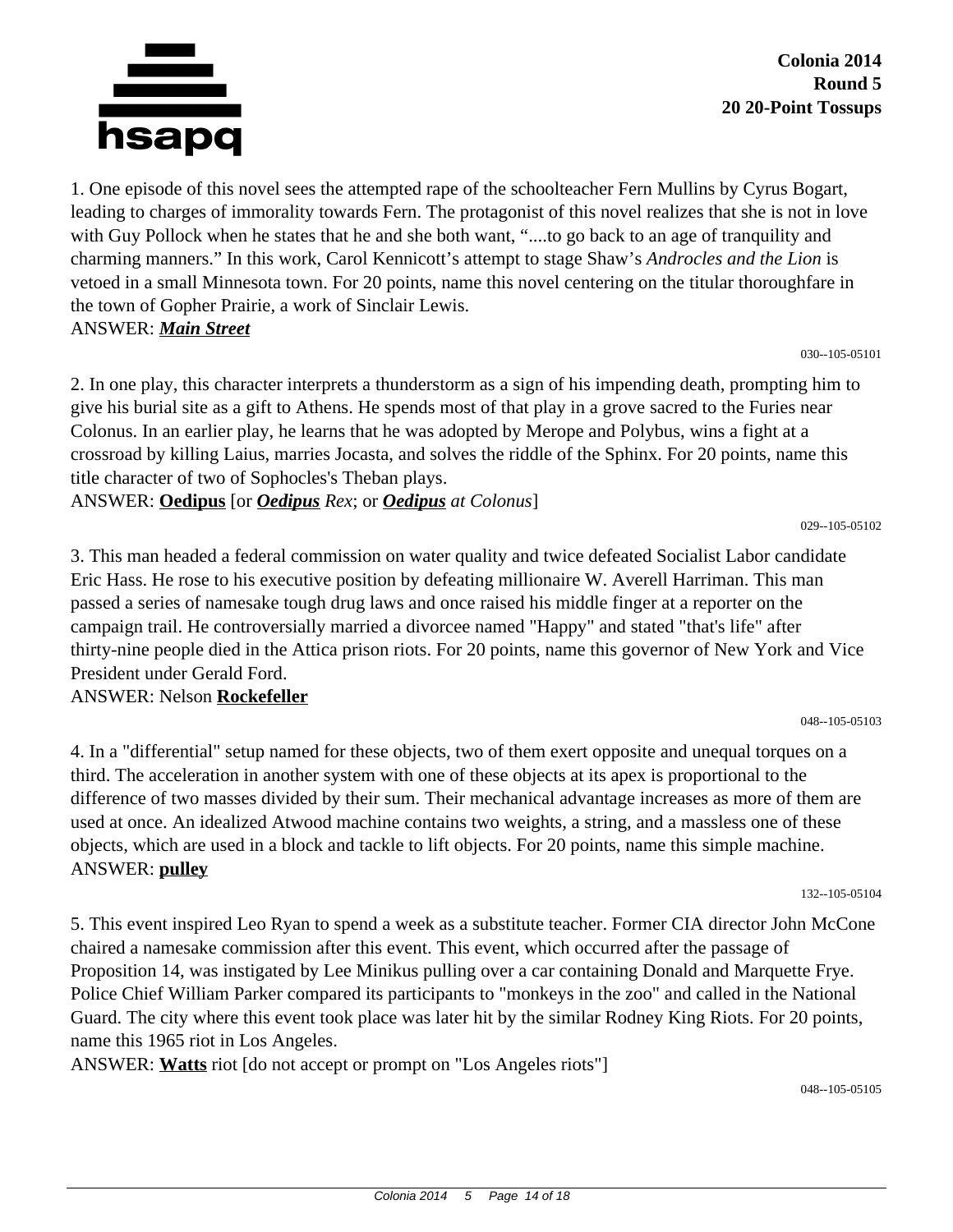6. This instrument was used in jazz by Stephane Grapelli and Stuff Smith. Gustav Holst wrote a double concerto for this instrument for Jelly d'Aranyi and her sister Adila Fachiri. In the nineteenth century, leading players of this instrument included Johannes Brahms's collaboator Joseph Joachim and the virtuoso Niccolo Paganini. For 20 points, this instrument which Yehudi Menuhin and Itzhak Perlman also play using a shoulder rest and a bow. ANSWER: **violin**

7. A song by Arthur Herzog and this singer notes that, "Them that's got shall get, Them that's not shall lose." Frank O'Hara wrote a poem about the day this singer died. This singer received her nickname from her frequent collaborator Lester Young. She sang about "Blood on the leaves and blood at the root" in a song by Abel Meropool that she popularized. For 20 points, name this jazz singer who was nicknamed "Lady Day," wrote *Lady Sings the Blues,* and sang the anti-lynching piece "Strange Fruit." ANSWER: Billie **Holiday** [or Elinore **Harris**; prompt on **Lady** Day until it is read]

8. A king of this name died from food poisoning after eating an excess of lampreys. An emperor of this name was forced to abdicate in 1105. A 1587 namesake war was fought between three men of this name, and a French king of this name enacted the Edict of Nantes. Another person with this name was the first monarch of the Tudor dynasty. For 20 points, give this name shared by many European rulers. ANSWER: **Henry**

9. This man created a namesake hierarchy to categorize "context-sensitive" and "context-free" languages. He argued that a "poverty of the stimulus" discredited behaviorist explanations for language development. This man composed the sentence "colorless green ideas sleep furiously" in *Syntactic Structure* as an example of a sentence that was grammatically correct, but made no sense. For 20 points, name this MIT linguist who established the concept of generative and universal grammar. ANSWER: Noam **Chomsky**

10. After this battle, Gregorio Esparza was the only member of the losing side to receive a burial. William Barrett Travis wrote several letters requesting additional reinforcements before this battle. This battle became part of a slogan along with the similar Goliad massacre. Pneumonia caused Jim Bowie to be confined to bed during this battle, but Davy Crockett and the other defenders fought to the last man against Santa Anna. For 20 points, name this battle of the Texas Revolution.

11. The MV Transpacific was responsible for transferring this substance to the Johnson Atoll as part of Operation Pacer IVY. A class-action lawsuit concerning this substance was spearheaded by Hy Mayerson and Victor Yannacone on behalf of Charles E. Hartz. This substance, which was used extensively during Operation Ranch Hand, consisted of equal parts of 2,4,5-T and 2,4-D and got its name from the stripes on the barrels containing it. For 20 points, name this dangerous herbicide that was sprayed during the Vietnam War.

# ANSWER: **Agent Orange**

048--105-05111

#### 145--105-05108

030--105-05107

#### 019--105-05106

227--105-05109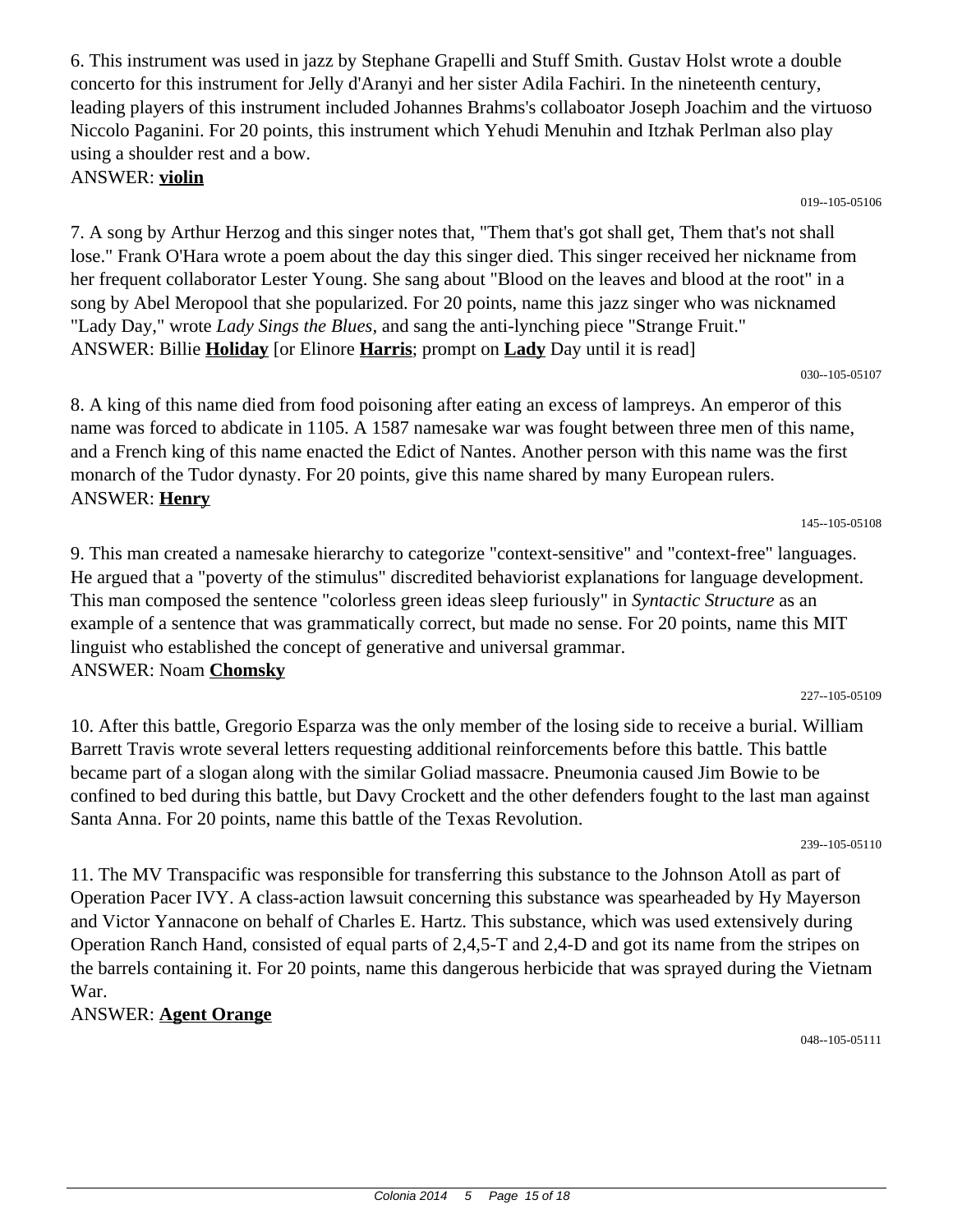12. This man supposedly dismissed the report of two Yale professors about "rocks that fell from the sky." This scientist was inspired by the Chinese to create a "Great Clock" that used a gong to signal the hour. Though not Franklin, he wrote to John Jay about interchangeable parts while ambassador to France in 1785. He ordered an expedition that documented hundreds of new species in the as-yet-unexplored Louisiana Purchase, which he made. For 20 points, name this man who designed the University of Virginia campus.

#### ANSWER: Thomas **Jefferson**

13. A participant in this 2013 event once killed a television thief by setting fire to a tire around his neck. Ileana Ros-Lehtinen (ROSS-leh-TIE-nen) said this event was "a propaganda coup for the tyrant," referring to Barack Obama shaking Raul Castro's hand here. At this event, Obama took a "selfie" with the Danish Prime Minister's phone. For 20 points, name this December 2013 event, held at FNB Stadium in Johannesburg, where fraudulent sign language interpretation was performed. ANSWER: state **funeral** of Nelson **Mandela** [or **Mandela's memorial** service, etc.]

052--105-05113

239--105-05112

14. In this novel, the lawyer Mr. Green arrives too late to change a dying man's will. One character in this novel falls in love with a young man after being bitten by a dog at his house. This novel's frame story concerns Lockwood, who stays at Thrushcross Grange. This novel's Byronic hero, the rival of Edgar Linton, is a dark orphan from the streets of London. For 20 points, name this novel about the destructive love between Catherine Earnshaw and Heathcliff. ANSWER: *Wuthering Heights*

192--105-05114

15. These objects are slowed by viscous drag in a dashpot. They are described by a second-order differential equation with characteristic frequency equal to the square root of k over m. A mass hanging from one of them will be displaced by a distance of m g over k. The restoring force on these objects is proportional to the displacement in their total length according to Hooke's law, making them harmonic oscillators. For 20 points, name these systems that store energy by being stretched or compressed. ANSWER: **spring**s [prompt on simple **harmonic oscillator**s until it is read]

132--105-05115

16. This region was the subject of a Marjory Stoneman Douglas book which referred to it as the "river of grass," and it contains the almost entirely uninhabited Ten Thousand Islands. The Tamiami Trail, eventually known as "Calle (KAI-yay) Ocho," runs through it. Over twelve hundred invasive Burmese pythons have been removed from this region since 2009. Napoleon Bonaparte Broward proposed draining it. This region is fed by the Kissimmee River, which empties directly into Lake Okeechobee. For 20 points, name this large tropical wetlands region.

# ANSWER: **Everglades**

052--105-05116

17. This mountain range was mythically home to spirits called "apus." The highest mountain in this range features the Polish glacier, and another mountain in it is farther from the center of Earth than any other location on the planet's surface. This mountain range features such native animals as chinchillas and the alpacas. It is home to mountains such as Chimborazo and Aconcagua. For 20 points, name this long mountain range.

#### ANSWER: **Andes** [or **Andean** range]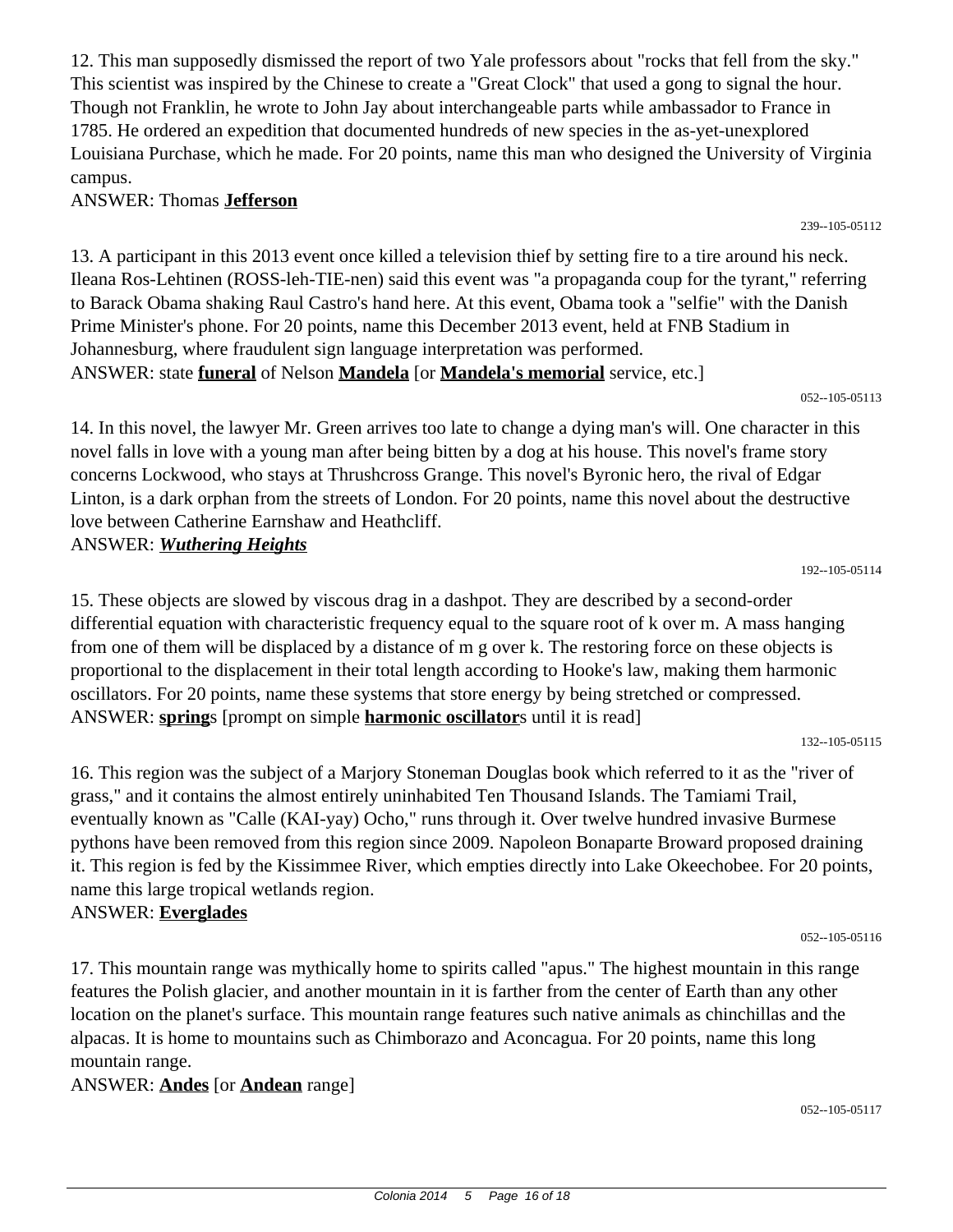18. This man wrote a story in which a lawyer spends fifteen years in a garden house as part of a bet with a lawyer. In a play by this writer, the author Boris Trigorin abandons the actress Nina, who is presented with the dead title bird by the infatuated Konstantin. This playwright names a concept that a gun shown in the first act must go off in the third act. For 20 points, name this Russian playwright whose works include *The Cherry Orchard* and *The Seagull*. ANSWER: Anton Pavlovich **Chekhov**

023--105-05118

19. This artist's *Separation of Light from Darkness* is surrounded by four ignudi. James Beck has criticized the 1980 to 1994 project to restore this man's paintings. This artist painted a critic with donkey ears and snake-covered genitalia in his largest painting, which includes a self-portrait as St. Bartholomew holding his flayed skin. He also created a painting in which the fingers of God and Adam nearly touch. For 20 points, name this Renaissance painter and sculptor. ANSWER: **Michelangelo** Buonarroti

189--105-05119

20. The system described by this set of statements has a conserved quantity called the Laplace-Runge-Lenz vector. One of these statements holds that a body's areal velocity is constant, while another relates the square of the sidereal period to the cube of an ellipse's semimajor axis. Isaac Newton used calculus to rigorously prove these laws, which were based on examinations of data taken by Tycho Brahe. For 20 points, identify this set of three laws that describe how planets move. ANSWER: **Kepler**'s laws of planetary motion